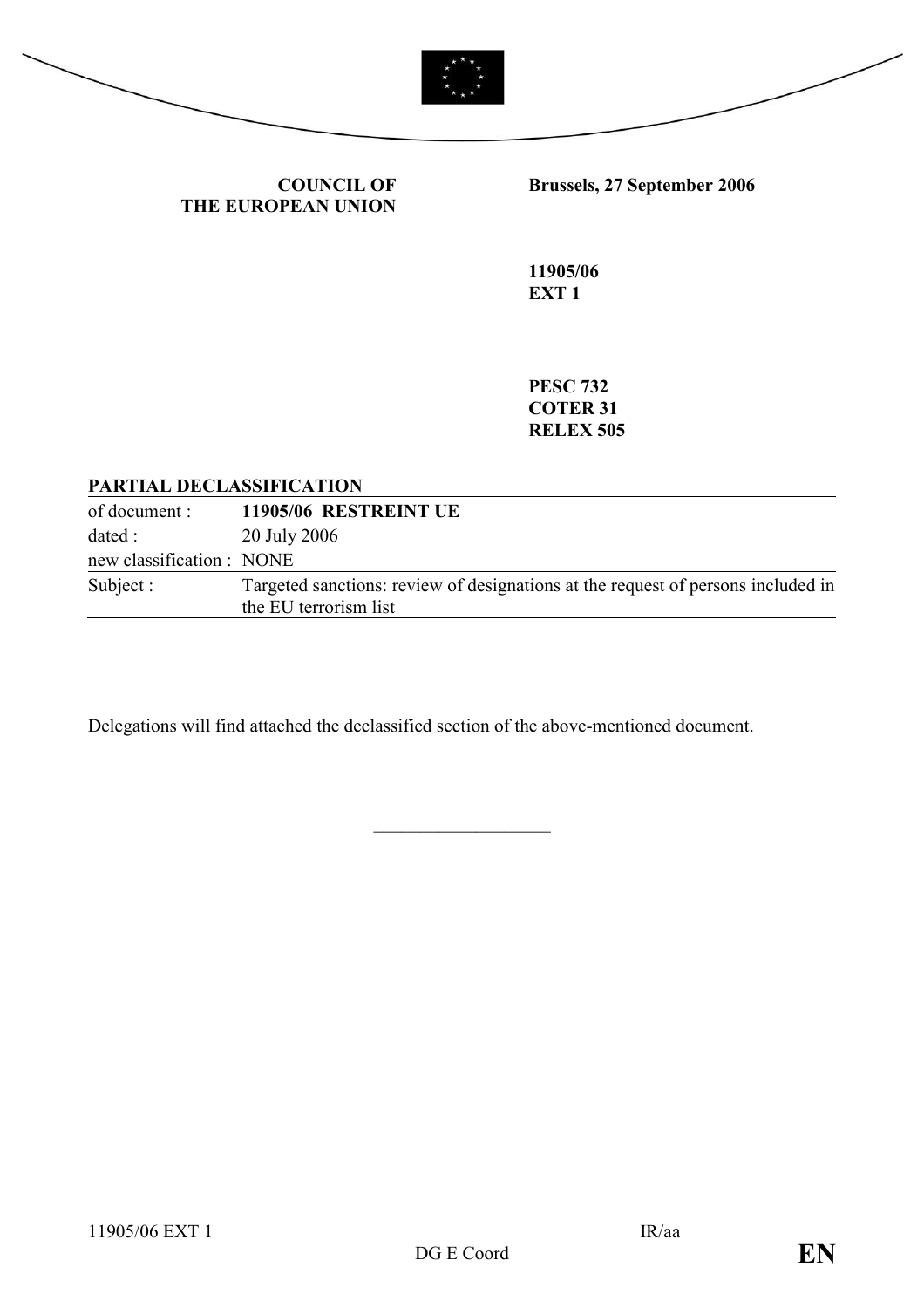

#### COUNCIL OF THE EUROPEAN UNION

Brussels, 20 July 2006

11905/06 EXT 1 (27.09.2006)

| <b>PESC</b>  | 732 |
|--------------|-----|
| <b>COTER</b> | 31  |
| RELEX        | 505 |

#### **NOTE**

| from:        | Secretariat                                                                                               |
|--------------|-----------------------------------------------------------------------------------------------------------|
| to. $\colon$ | Delegations                                                                                               |
| Subject:     | Targeted sanctions: review of designations at the request of persons included in<br>the EU terrorism list |

Delegations will find attached a note on targeted sanctions (Review of designations at the request of persons included in the EU terrorism list) submitted by the Commission with a view to the RELEX/Sanctions formation meeting on 24 July 2006.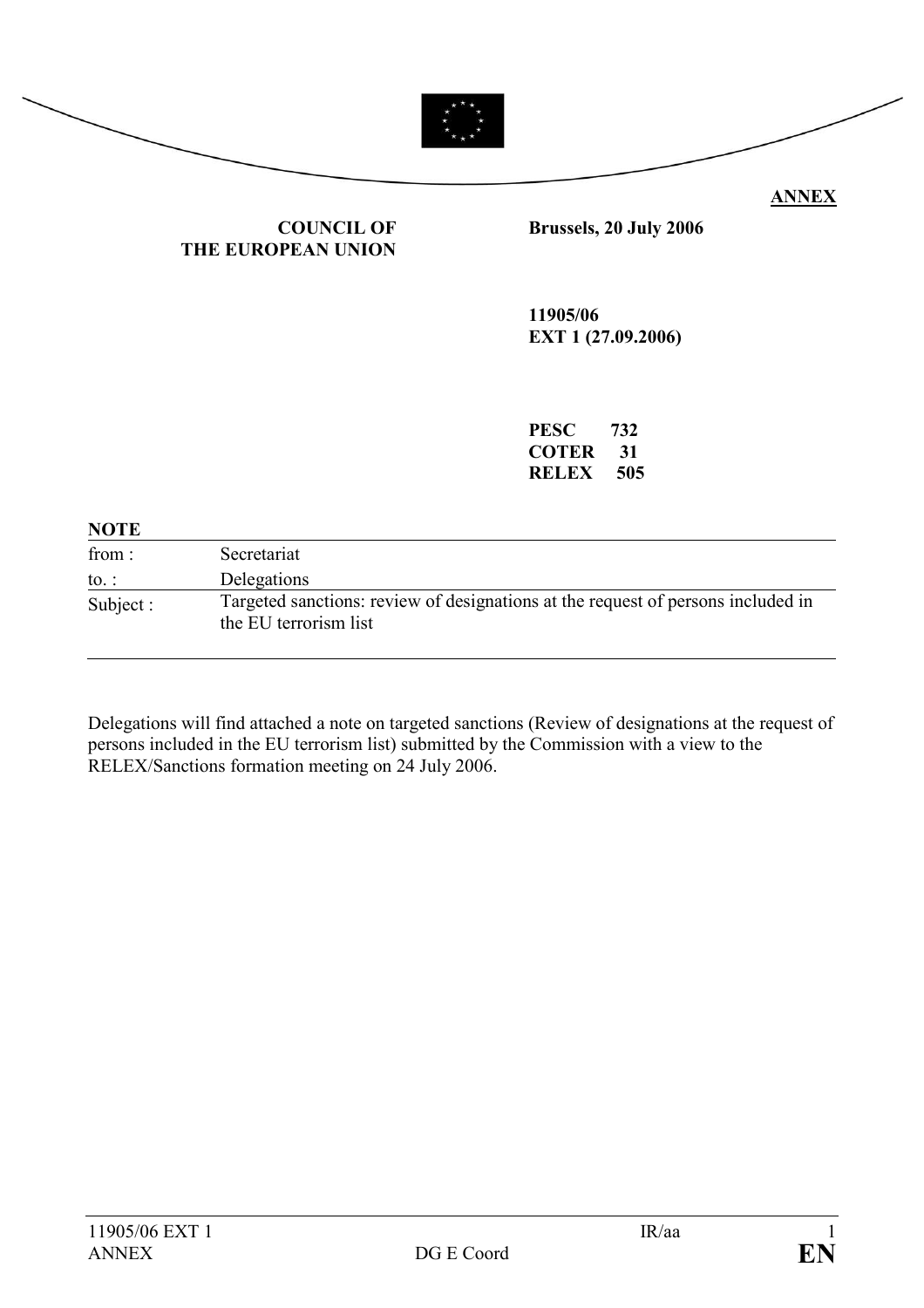## Targeted sanctions: review of designations at the request of persons included in the EU terrorism list

#### Introduction

1. The EU Best Practices for the effective implementation of restrictive measures (Council document 10533/06) state inter alia:

"19. A transparent and effective de-listing procedure is essential to the credibility and legitimacy of restrictive measures. Such a procedure could also improve the quality of listing decisions. Delisting could be appropriate in various cases, including evidence of mistaken listing, a relevant subsequent change in facts, emergence of further evidence, the death of a listed person or the liquidation of a listed entity. Essentially de-listing is appropriate wherever the criteria for listing are no longer met.

When considering a request for de-listing, all relevant information should be taken into account.

Apart from submission of requests for de-listing, a regular review, as provided for in the relevant legal act, involving all Member States, shall take place in order to examine whether there remain grounds for keeping a person or entity on the list.

While preparing such regular reviews, the State that proposed the listing should be asked for its opinion on the need to maintain the designation and all Member States should consider if they have additional relevant information to put forward. Any decision to de-list should be implemented as swiftly as possible."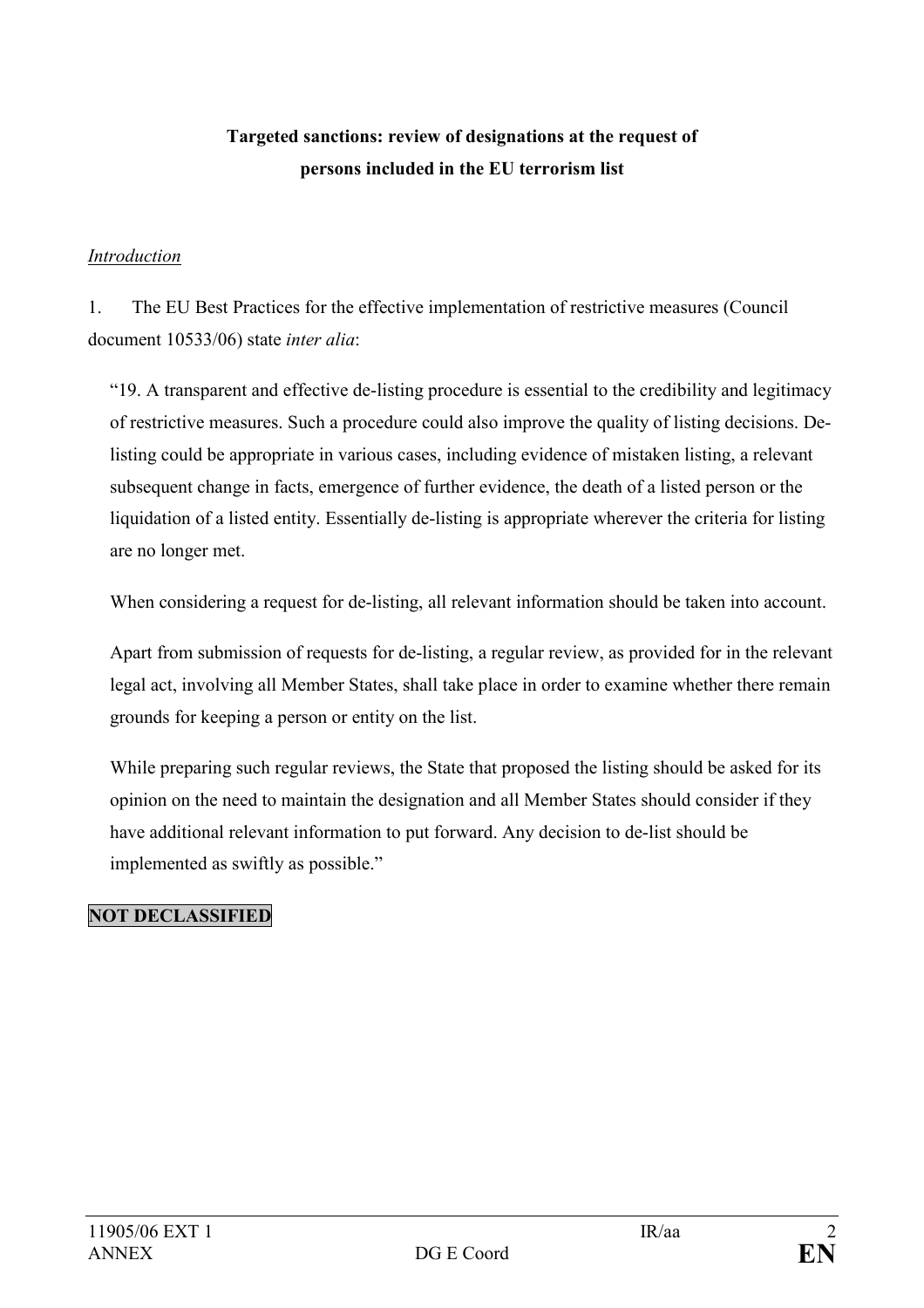4. The persons included in the lists are directly and individually concerned by CFSP decisions designating them for the purpose of application of restrictive measures. Article 46 of the Treaty on European Union excludes jurisdiction of the Court of Justice of the EC and of the Court of First Instance of the EC as regards CFSP Common Positions and CFSP Decisions. The designated person can, however, appeal against the Community legislation implementing the measures, such as Regulation (EC) No 2580/2001 and the Council Decisions implementing Article 2(3) of that Regulation.

5. Article 41, Right to good administration, of the Charter of Fundamental Rights of the European Union, signed at Nice on 7 December 2000, provides:

"1. Every person has the right to have his or her affairs handled impartially, fairly and within a reasonable time by the institutions and bodies of the Union.

2. This right includes:

― the right of every person to be heard, before any individual measure which would affect him or her adversely is taken;

— the right of every person to have access to his or her file, while respecting the legitimate interests of confidentiality and of professional and business secrecy;

― the obligation of the administration to give reasons for its decisions.

3. Every person has the right to have the Community make good any damage caused by its institutions or by its servants in the performance of their duties, in accordance with the general principles common to the laws of the Member States.

4. Every person may write to the institutions of the Union in one of the languages of the Treaties and must have an answer in the same language."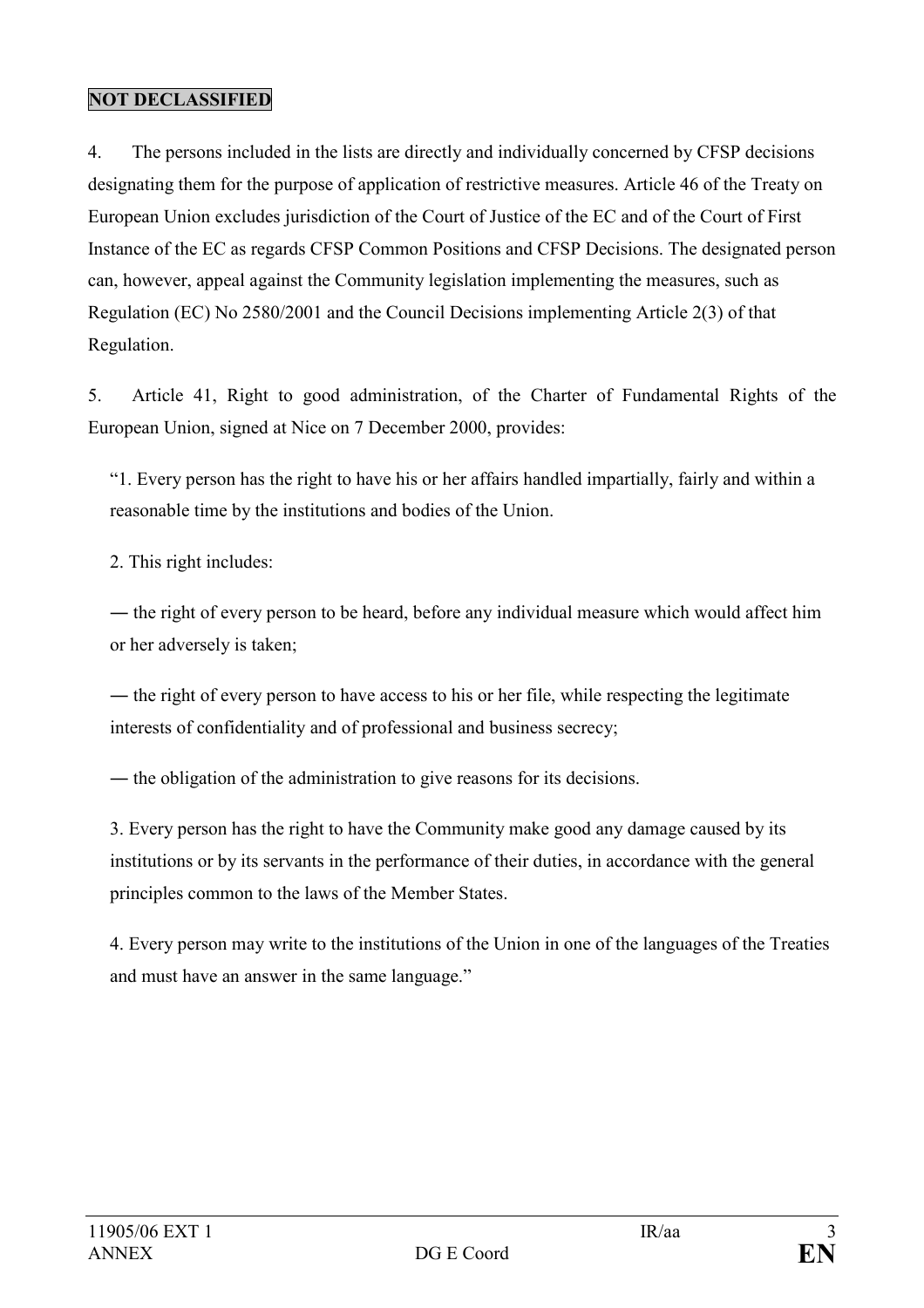Article 47, Right to an effective remedy and to a fair trial, of that Charter provides:

"Everyone whose rights and freedoms guaranteed by the law of the Union are violated has the right to an effective remedy before a tribunal in compliance with the conditions laid down in this Article.

Everyone is entitled to a fair and public hearing within a reasonable time by an independent and impartial tribunal previously established by law. Everyone shall have the possibility of being advised, defended and represented.

Legal aid shall be made available to those who lack sufficient resources in so far as such aid is necessary to ensure effective access to justice."

### NOT DECLASSIFIED

1

 $\frac{1}{1}$  See in this regard in particular the draft Constitution, Article III-376, second paragraph. Article III-376:

 <sup>&</sup>quot;The Court of Justice of the European Union shall not have jurisdiction with respect to Articles I-40 and I-41 and the provisions of Chapter II of Title V concerning the common foreign and security policy and Article III-293 insofar as it concerns the common foreign and security policy.

However, the Court shall have jurisdiction to monitor compliance with Article III-308 and to rule on proceedings, brought in accordance with the conditions laid down in Article III-365(4), reviewing the legality of European decisions providing for restrictive measures against natural or legal persons adopted by the Council on the basis of Chapter II of Title  $V$ ."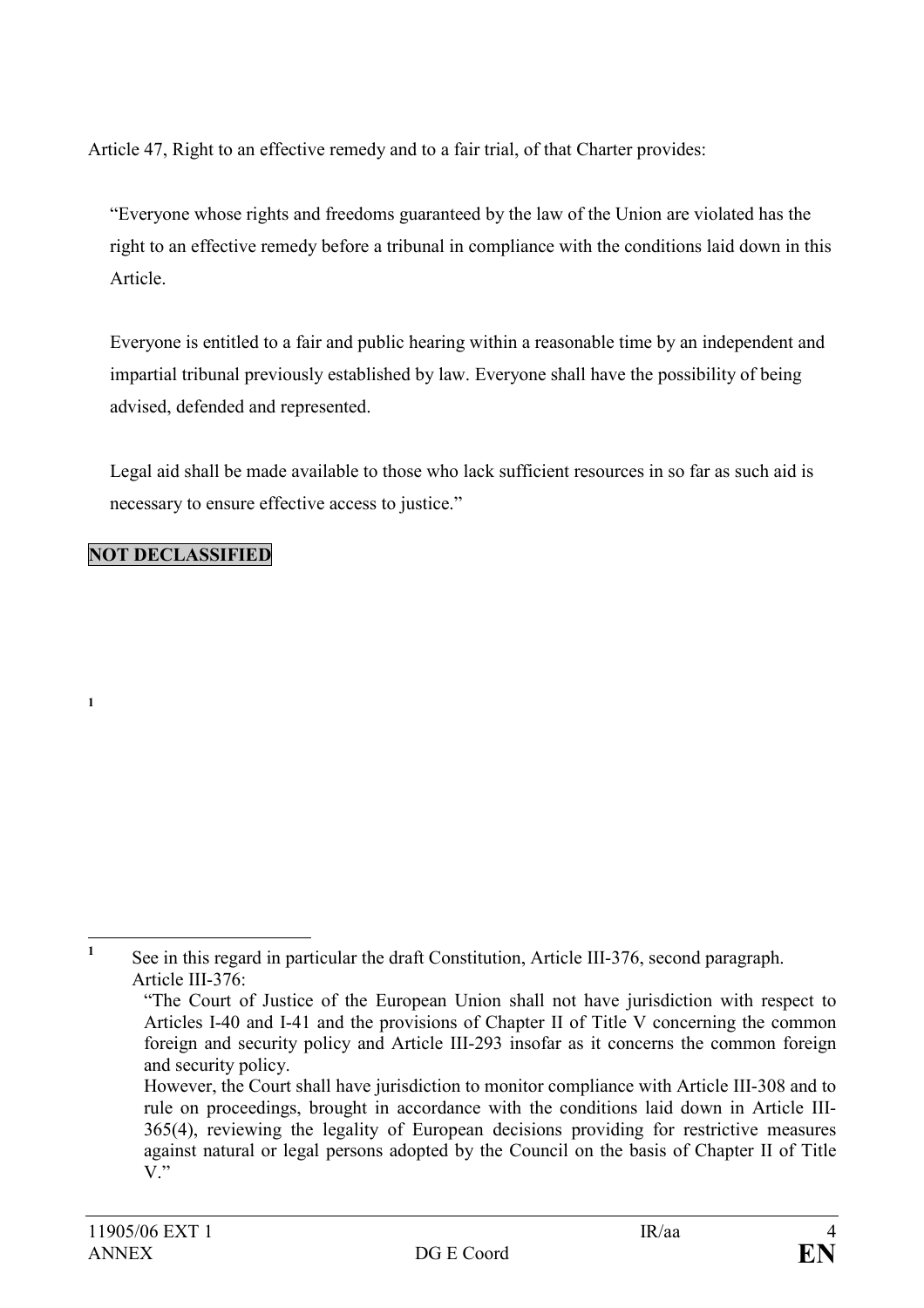## 7. NOT DECLASSIFIED The Court of First Instance NOT DECLASSIFIED stating:

" .. it is unarguable that to have heard the applicants before they were included in that list would have been liable to jeopardise the effectiveness of the sanctions and would have been incompatible with the public interest objective pursued. A measure freezing funds must, by its very nature, be able to take advantage of a surprise effect and to be applied with immediate effect. Such a measure cannot, therefore, be the subject-matter of notification before it is implemented."<sup>1</sup>

 $\frac{1}{1}$  Judgement of 21 September 2005 in Case T-306/01, Ahmed Ali Yusuf and Al Barakaat International Foundation v. Council and Commission, par. 308.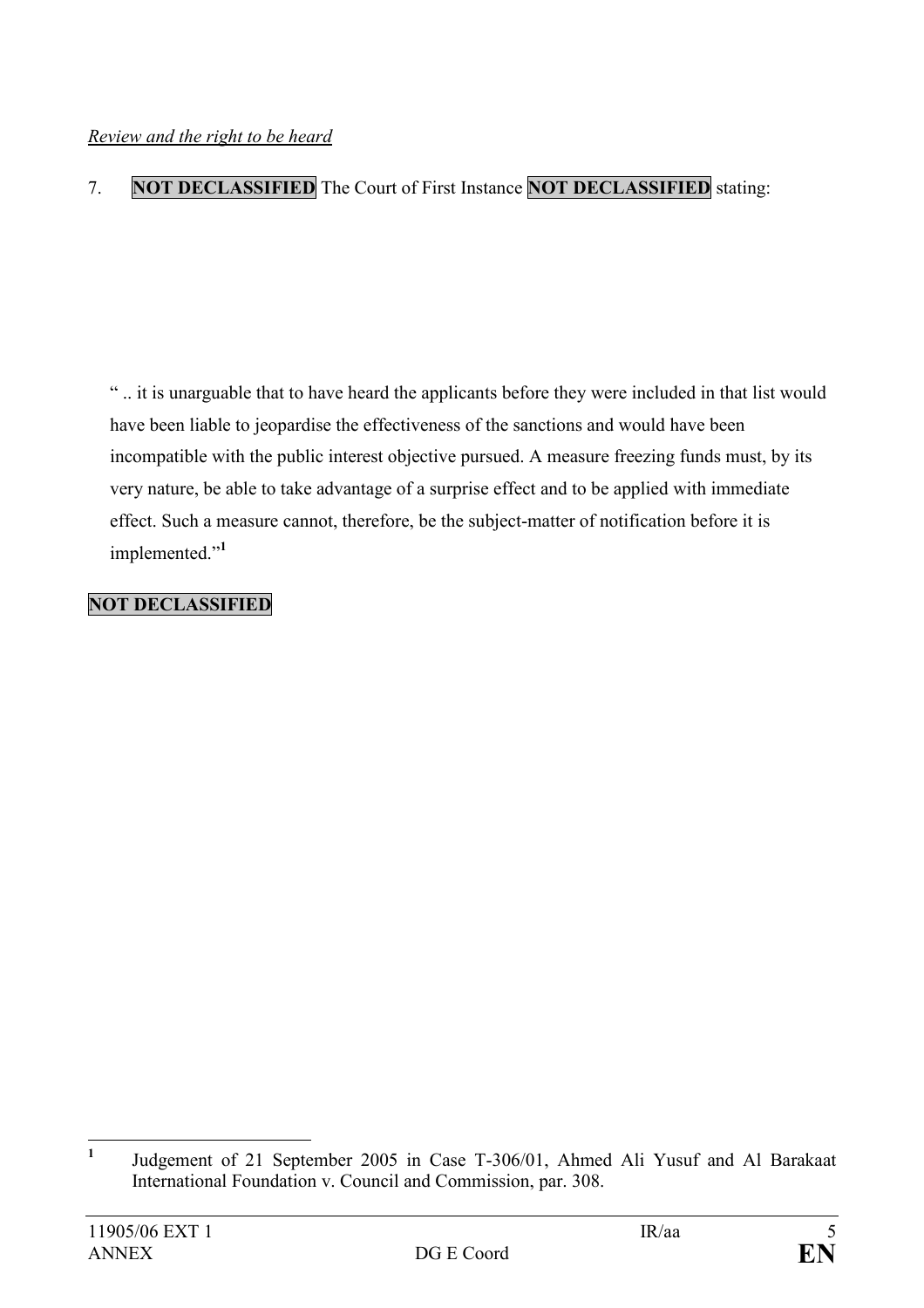9. Common Position 2001/931/CFSP provides that the list will be reviewed at least every six months, NOT DECLASSIFIED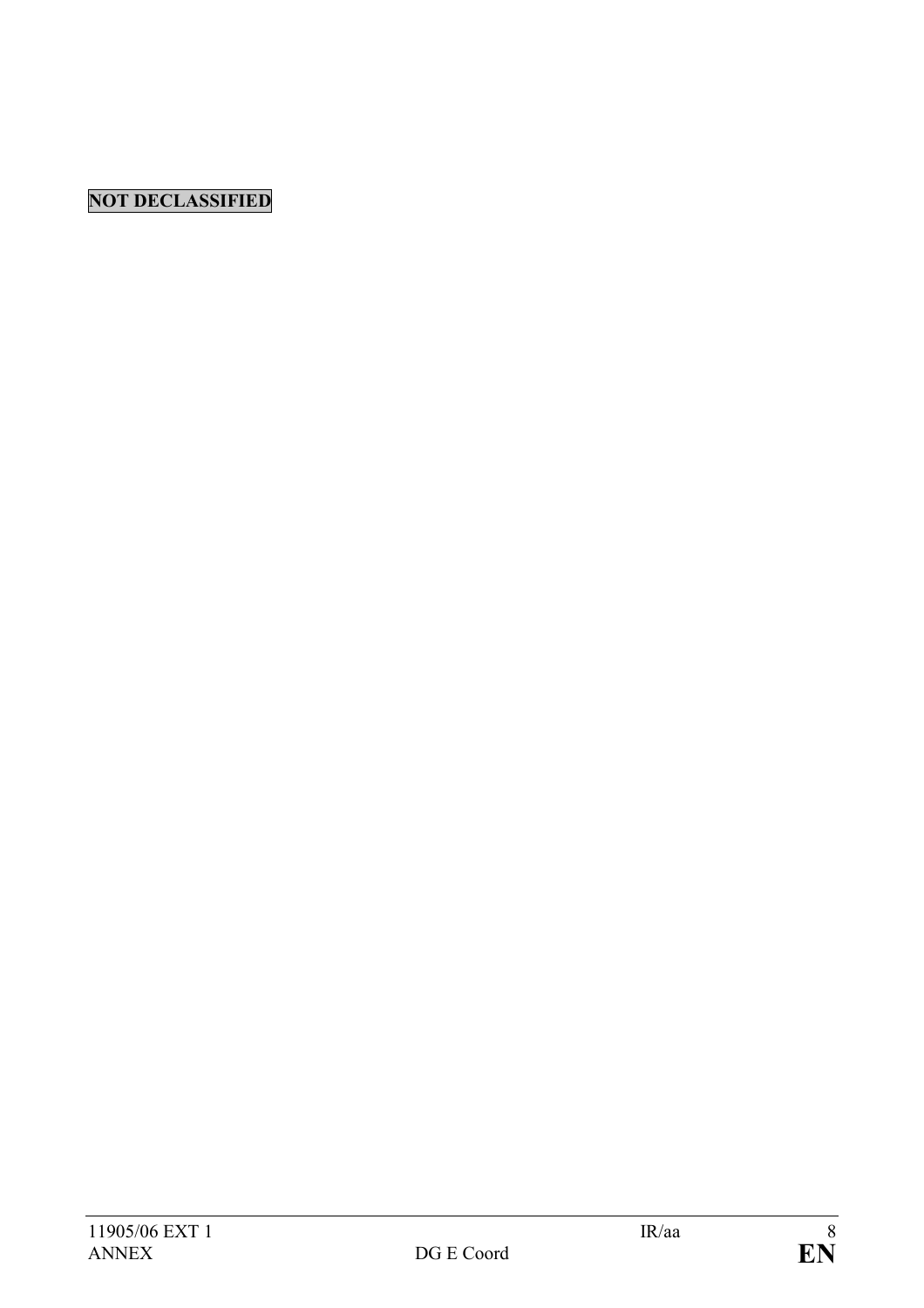16. As regards the UN Al Qaeda and Taliban list, Resolution 1617 requires that the UN Al Qaeda and Taliban Sanctions Committee be provided with a statement of case describing the basis of the proposal. Paragraph 6 states in this regard:

"6. Decides that the statement of case … may be used by the Committee in responding to queries from Member States whose nationals, residents or entities have been included on the Consolidated List; decides also that the Committee may decide on a case-by-case basis to release the information to other parties, with the prior consent of the designating State, for example, for operational reasons or to aid the implementation of the measures; decides also that States may continue to provide additional information which shall be kept on a confidential basis within the Committee unless the submitting State agrees to the dissemination of such information"

17. The fourth report of the Analytical Support and Sanctions Monitoring Team for Al Qaeda and Taliban sanctions (S/2006/154) suggested that further guidance be given on this matter:

"27. … the Team recommends that the Committee provide additional guidance for the "statement of the case" required under resolution  $1617 (2005)$  ... In the Team's view, a successful listing is most often linked to a complete and thorough account of the basis for listing, including the nature of the subject's association with Al-Qaida or the Taliban. The Team believes that successful listings generally are factual, avoid unsupported allegations or broad assumptions and reference supporting evidence or documentation to the greatest extent possible. To speed up the approval process, States might be encouraged to provide the Committee with any available supporting evidence or documentation, such as arrest warrants, existing Interpol notices, indictments or judicial decisions or transcripts.

28. To strengthen paragraph 6 of Security Council resolution 1617 (2005), the Team also proposes that States be encouraged to submit a statement of the case that could be publicly released, or at least revealed to requesting States or organizations (such as Interpol) upon the Committee's approval. States could submit a separate, confidential statement of the case, where necessary. In any event, the Team believes that all statements of the case submitted should be labelled by States as "confidential" or "non-confidential", so that the Committee knows whether or not they can be released, if necessary."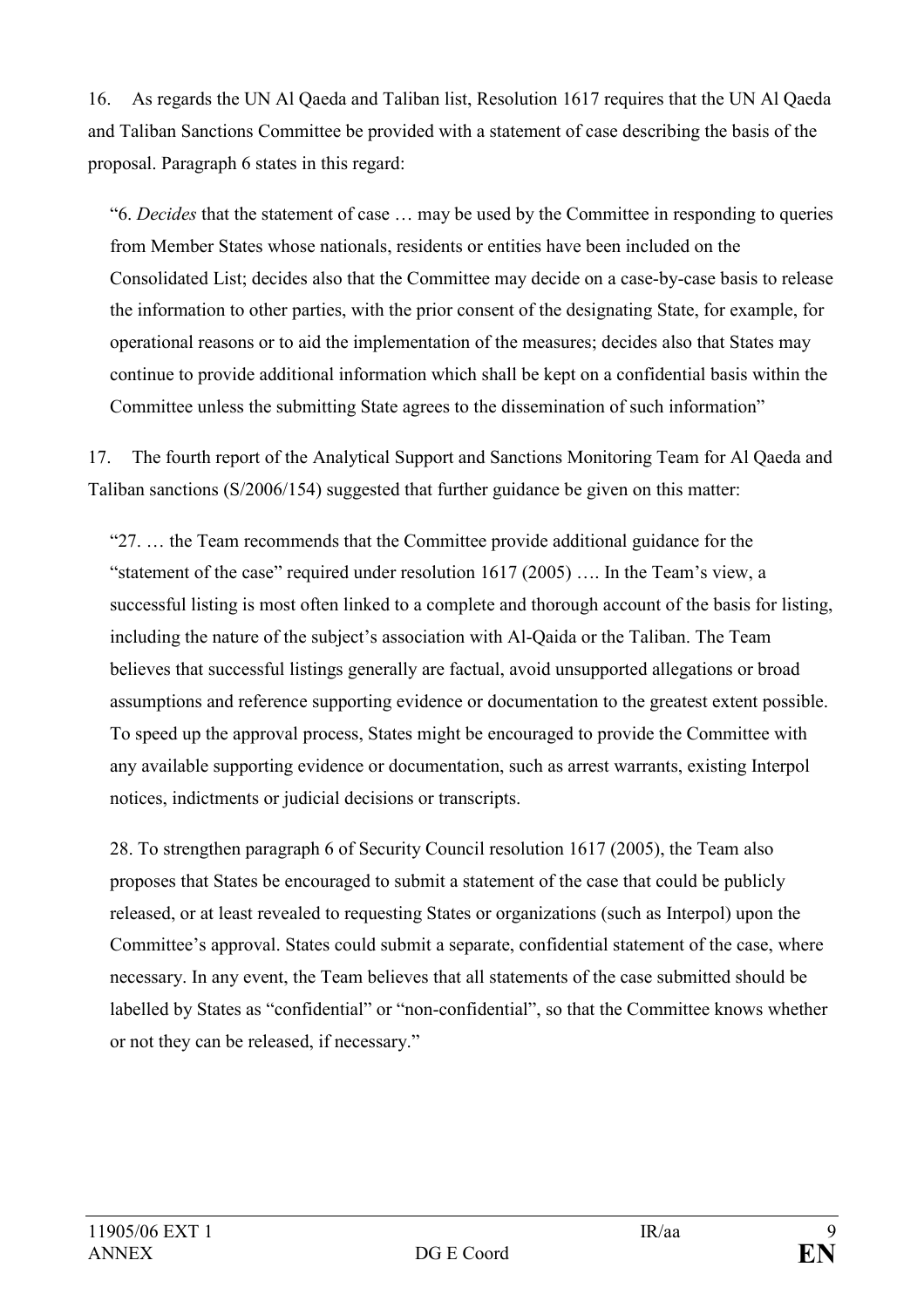### 18. Article 52(1) EU Charter provides:

"Any limitation on the exercise of the rights and freedoms recognised by this Charter must be provided for by law and respect the essence of those rights and freedoms. Subject to the principle of proportionality, limitations may be made only if they are necessary and genuinely meet objectives of general interest recognised by the Union or the need to protect the rights and freedoms of others."

19. NOT DECLASSIFIED Article 253 of the EC Treaty provides that Regulations, Directives and Decisions adopted jointly by the European Parliament and the Council, and such acts adopted by the Council or the Commission, shall state the reasons on which they are based, without making any exceptions.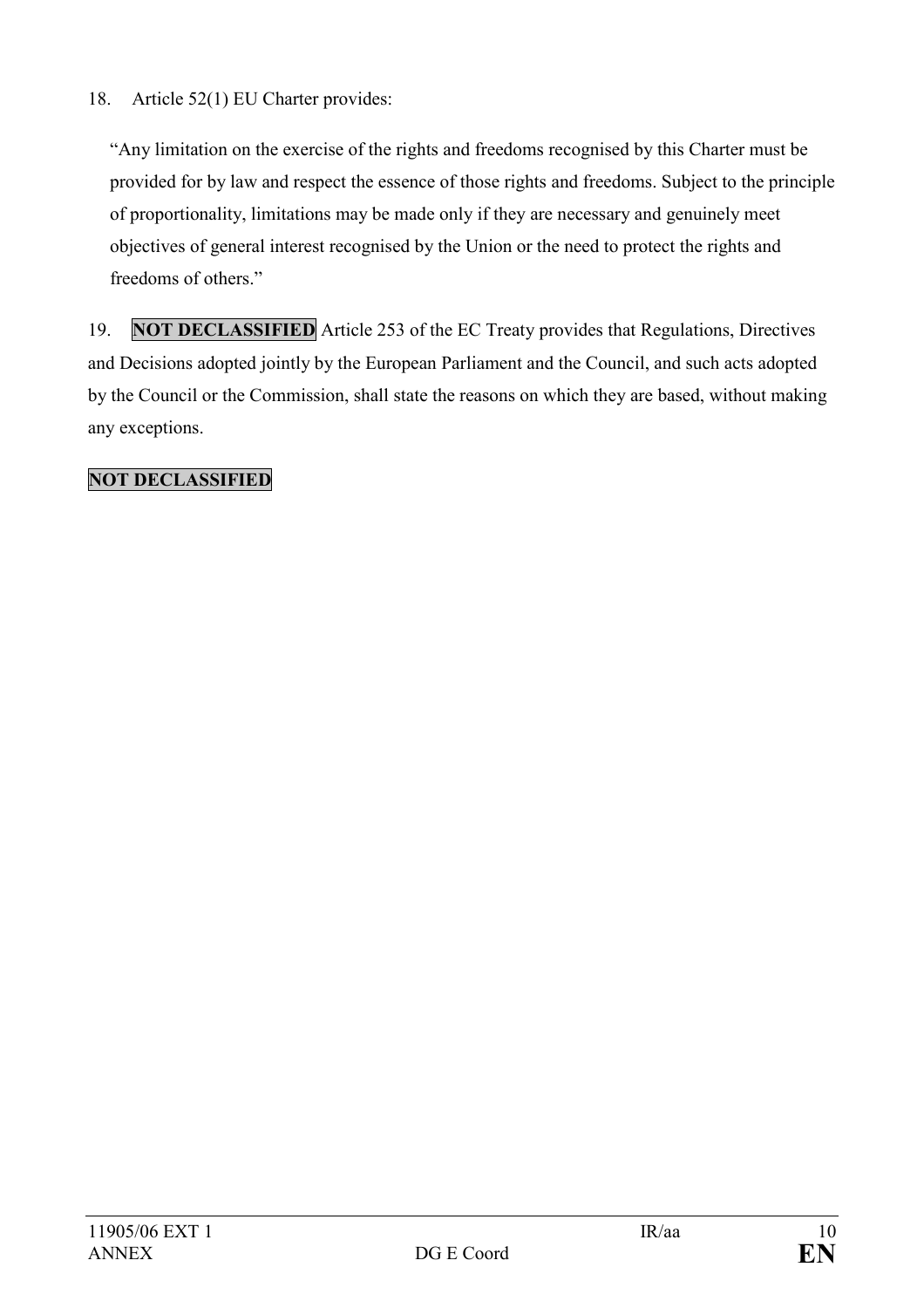Article 19, last paragraph, of the Statute of the Court of Justice makes the following arrangement on this point:

"Only a lawyer authorised to practise before a court of a Member State or of another State which is a party to the Agreement on the European Economic Area may represent or assist a party before the Court."